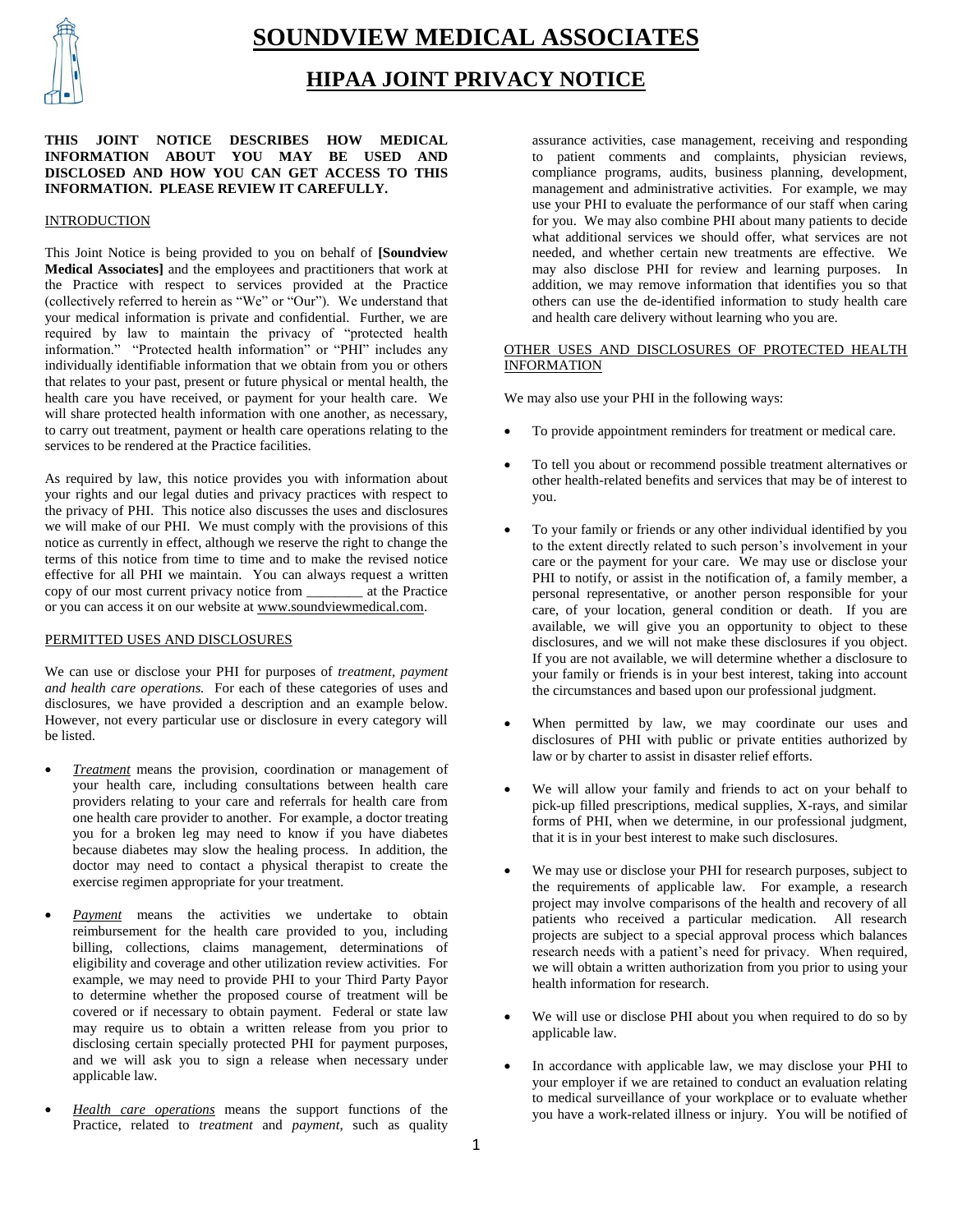these disclosures by your employer or the Practice as required by applicable law.

Note: incidental uses and disclosures of PHI sometimes occur and are not considered to be a violation of your rights. Incidental uses and disclosures are by-products of otherwise permitted uses or disclosures which are limited in nature and cannot be reasonably prevented.

#### SPECIAL SITUATIONS

Subject to the requirements of applicable law, we will make the following uses and disclosures of your PHI:

- Organ and Tissue Donation. If you are an organ donor, we may release PHI to organizations that handle organ procurement or transplantation as necessary to facilitate organ or tissue donation and transplantation.
- Military and Veterans. If you are a member of the Armed Forces, we may release PHI about you as required by military command authorities. We may also release PHI about foreign military personnel to the appropriate foreign military authority.
- Worker's Compensation. We may release PHI about you for programs that provide benefits for work-related injuries or illnesses.
- Public Health Activities. We may disclose PHI about you for public health activities, including disclosures:
	- o to prevent or control disease, injury or disability;
	- o to report births and deaths;
	- o to report child abuse or neglect;
	- o to persons subject to the jurisdiction of the Food and Drug Administration (FDA) for activities related to the quality, safety, or effectiveness of FDA-regulated products or services and to report reactions to medications or problems with products;
	- o to notify a person who may have been exposed to a disease or may be at risk for contracting or spreading a disease or condition;
	- o to notify the appropriate government authority if we believe that an adult patient has been the victim of abuse, neglect or domestic violence. We will only make this disclosure if the patient agrees or when required or authorized by law.
- Health Oversight Activities. We may disclose PHI to federal or state agencies that oversee our activities (e.g. providing health care, seeking payment, and civil rights).
- Lawsuits and Disputes. If you are involved in a lawsuit or a dispute, we may disclose PHI subject to certain limitations.
- Law Enforcement. We may release PHI if asked to do so by a law enforcement official:
	- o In response to a court order, warrant, summons or similar process;
	- o To identify or locate a suspect, fugitive, material witness, or missing person;
	- o About the victim of a crime under certain limited circumstances;
	- o About a death we believe may be the result of criminal conduct;
	- o About criminal conduct on our premises; or
- o In emergency circumstances, to report a crime, the location of the crime or the victims, or the identity, description or location of the person who committed the crime.
- Coroners, Medical Examiners and Funeral Directors. We may release PHI to a coroner or medical examiner. We may also release PHI about patients to funeral directors as necessary to carry out their duties.
- National Security and Intelligence Activities. We may release PHI about you to authorized federal officials for intelligence, counterintelligence, other national security activities authorized by law or to authorized federal officials so they may provide protection to the President or foreign heads of state.
- Inmates. If you are an inmate of a correctional institution or under the custody of a law enforcement official, we may release PHI about you to the correctional institution or law enforcement official. This release would be necessary (1) to provide you with health care; (2) to protect your health and safety or the health and safety of others; or (3) for the safety and security of the correctional institution.

*Note:* **HIV-related information, genetic information, alcohol and/or substance abuse records, mental health records and other specially protected health information may enjoy certain special confidentiality protections under applicable state and federal law. Any disclosures of these types of records will be subject to these special protections.**

#### OTHER USES OF YOUR HEALTH INFORMATION

Certain uses and disclosures of PHI will be made only with your written authorization, including uses and/or disclosures: (a) of psychotherapy notes (where appropriate); (b) for marketing purposes; and (c) that constitute a sale of PHI under the Privacy Rule. Other uses and disclosures of PHI not covered by this notice or the laws that apply to us will be made only with your written authorization. You have the right to revoke that authorization at any time, provided that the revocation is in writing, except to the extent that we already have taken action in reliance on your authorization.

## YOUR RIGHTS

- 1. You have the right to request restrictions on our uses and disclosures of PHI for treatment, payment and health care operations. However, we are not required to agree to your request unless the disclosure is to a health plan in order to receive payment, the PHI pertains solely to your health care items or services for which you have paid the bill in full, and the disclosure is not otherwise required by law. To request a restriction, you may make your request in writing to the Privacy Officer.
- 2. You have the right to reasonably request to receive confidential communications of your PHI by alternative means or at alternative locations. To make such a request, you may submit your request in writing to the Privacy Officer.
- 3. You have the right to inspect and copy the PHI contained in our Practice records, except:
	- (i) for psychotherapy notes, (i.e., notes that have been recorded by a mental health professional documenting counseling sessions and have been separated from the rest of your medical record);
	- (ii) for information compiled in reasonable anticipation of, or for use in, a civil, criminal, or administrative action or proceeding;